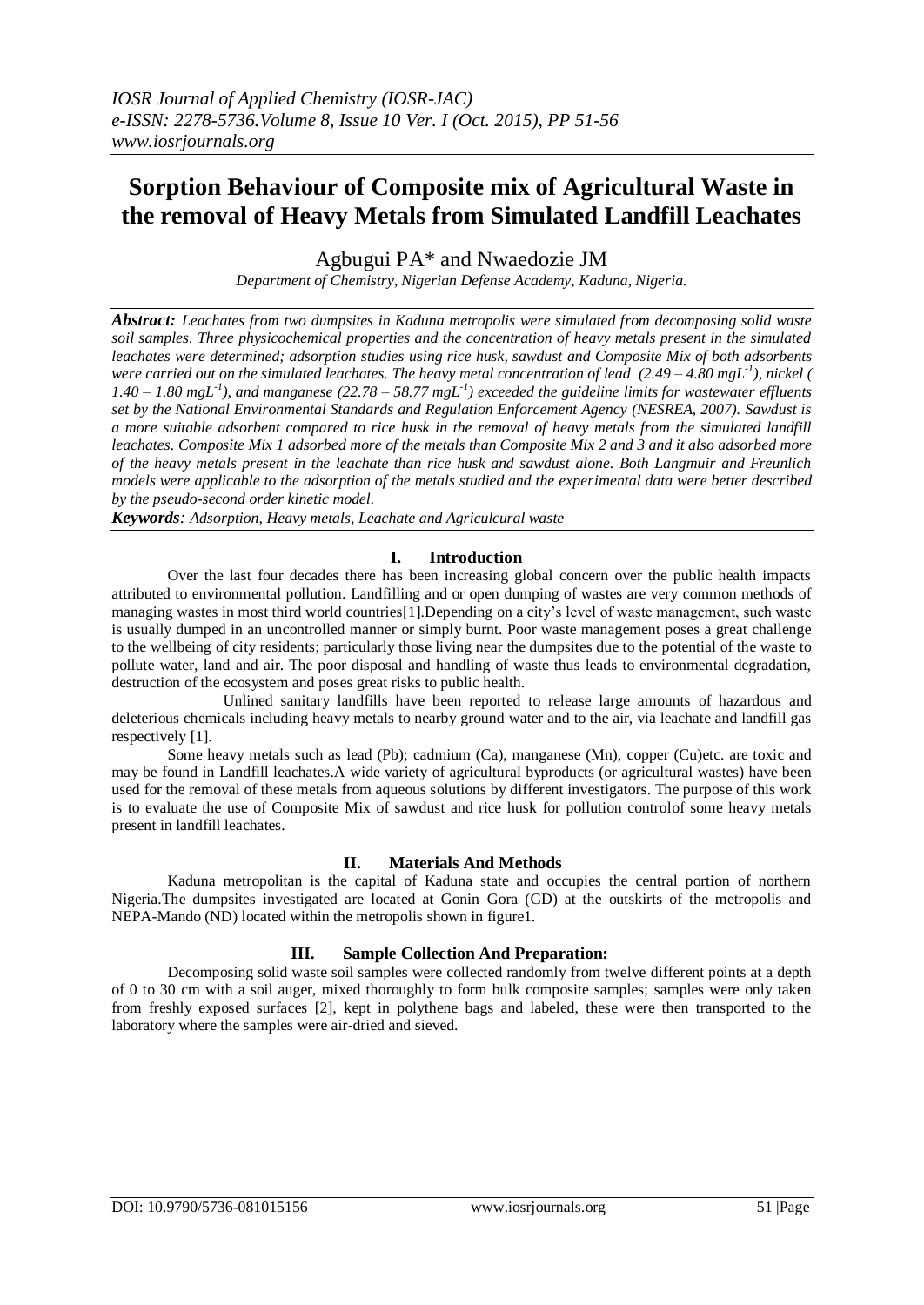

**IV. Adsorbent Collection And Preparation:**

Rice husk and sawdust waste were collected from local rice and timber mills and used as adsorbents in this study. The rice husk and sawdust were air dried, ground and sieved through a laboratory sieve of 2 mm diameter. With the exception of grinding and sieving no other pre-treatment of the rice husk and sawdust was made prior to the adsorption experiments [3].

Composite mix of rice husk and saw dust [comprising Mix-1: 25% rice husk and 75% sawdust; Mix-2: 75% rice husk and 25% sawdust and Mix-3: 50% rice husk and 50% sawdust (weight by weight)] were prepared according to the ratio stated above.

## **V. Leachate Simulation:**

Leachate simulation experiment was carried out by a modified method of Alimba *et al*., 2006 [3], by weighing 700 grams of the decomposing solid waste soil samples into different 5-litreglass containers. Exactly 2.8 litres of distilled water (four times the sample weight) was then added to each container. The mixture was mixed thoroughly and allowed to stand for 48 hours at room temperature. Continuous stirring was done manually at intervals. After 48 hours the solid and liquid portions were separated first by decantation, and the liquid portions were then filtered with Whatman 540 filter paper to remove debris and stored at 4°C. The simulated leachates were then analyzed for heavy metals before the adsorption experiments.

#### **VI. Batch Experiments**

The batch experiments were carried out through the method of Ekop and Eddy, 2006[4] and Nemani*et*  al., 2008 [3]. One gram of the adsorbent was weighed into a conical flask and 100 cm<sup>3</sup> of the simulated leachate added. The suspensions was agitated at 250-rpm agitation speed with a Stuart Mechanical Shaker at room temperature for 2 hours and for various contact time, "t" (5, 10, 15, 20, 30, 45, and 60 minutes) respectively, the suspensions were then filtered into labelled 100 cm<sup>3</sup> plastic bottles through Whatman No. 540 filters paper to remove any suspended adsorbent and stored for elemental analysis.

### **VII. Instrumentation**

Concentration of considered heavy metal ions was determined by a Bulk 210 Scientific Atomic Absorption Spectrophotometer Model 210 VGP, while the pH, conductivity and total dissolve solids (TDS) of the simulated leachate were measured with HACH pH, Conductivity and TDS meter respectively.

## **VIII. Results And Discution**

Leachate quality varies widely depending on waste type and the waste age (Aik*et al*., 2010). The results of pH, conductivity and total dissolved solids (TDS) of the simulated leachates from decomposing solid waste samples from the four investigated dumpsites is presented Table 1. The pH of the simulated leachates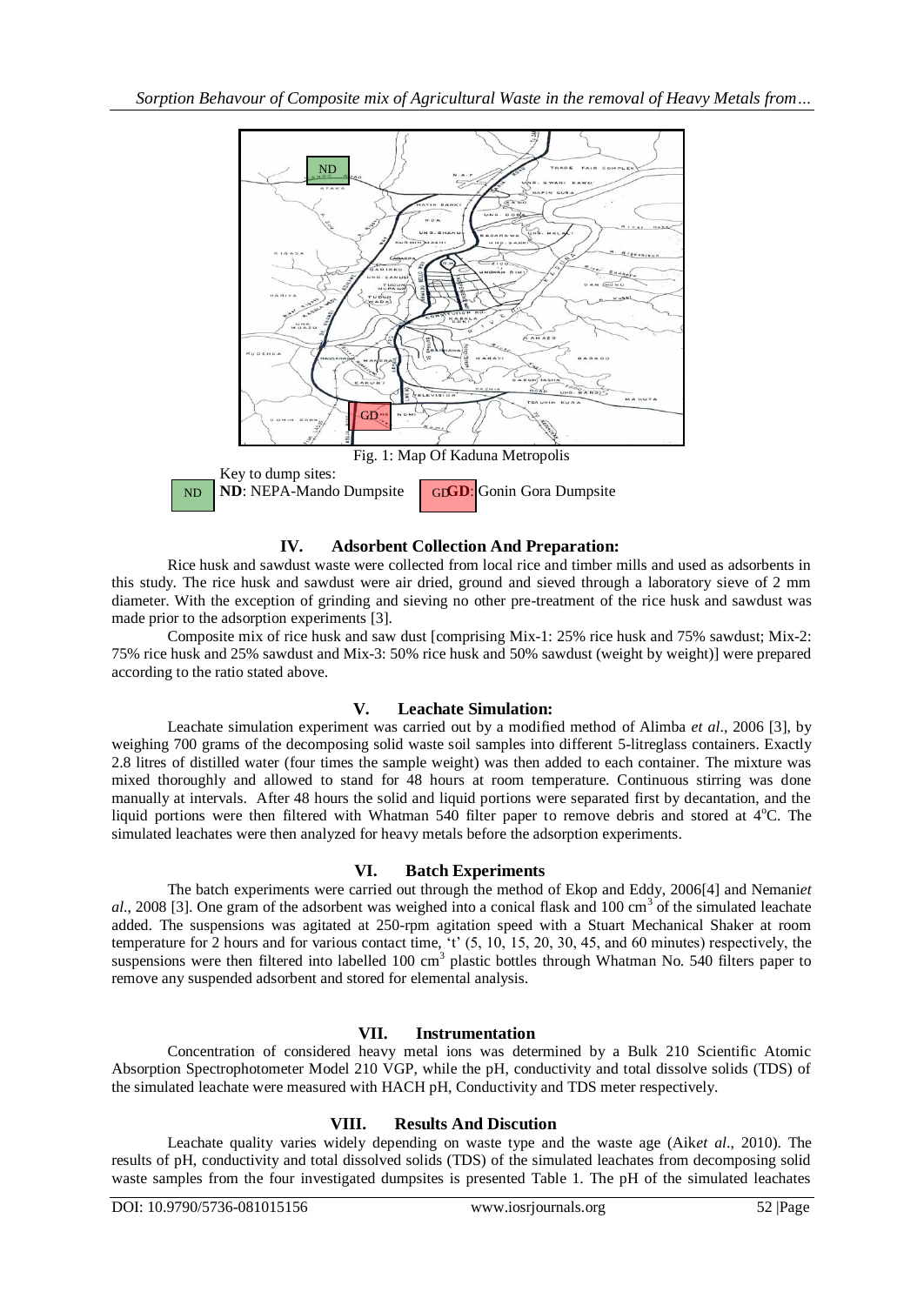range from 5.75 acidic to 8.72 moderately basic, the simulated leachate sample from NEPA-Mando (ND) dumpsite was outside the guideline limits set by the National Environmental Standards and Regulations Enforcement Agency[5] for wastewater effluents.

| <b>DUMPSITE</b>     |                 | PHYSICOCHEMICAL PROPERTY          |                 |
|---------------------|-----------------|-----------------------------------|-----------------|
|                     | pΗ              | CONDUCTIVITY (mScm <sup>-1)</sup> | TDS(gL)         |
| GD                  | $8.72 \pm 0.22$ | $2.24 \pm 0.11$                   | $1.12 \pm 0.03$ |
| ND.                 | $5.75 + 0.22$   | $0.72 \pm 0.03$                   | $1.46 \pm 0.05$ |
| <b>NESREA, 2007</b> | $6 - 9$         | -                                 | 2.00            |

Table 1: Some Physicochemical Properties of Simulated Leachate

NESREA: National Environmental Standards and Enforcement Regulations Agency

Total dissolved solids (TDS) of the simulated leachate samples range from 1.12  $gL^{-1}$  to 1.46  $gL^{-1}$ . All the simulated leachates samples have values below the guideline limits of 2.00 gL<sup>-1</sup> for wastewater effluents set by the National Environmental Standards and Regulations Enforcement Agency [5].

Conductivity of the simulated leachates samples range from  $0.72 \text{ mScm}^{-1}$  to  $2.24 \text{ mScm}^{-1}$  for NEPA-Mando and Gonin Gora dumpsites respectively. Although the National Environmental Standards and Regulations Enforcement Agency[5] do not have guideline limit for conductivity, the relatively high values of electrical conductivity indicate the possible presence of inorganic substances in the leachate samples.

Oygard*et al.*in 2006[6] observed that heavy metals leached from a landfill are usually found in the form of free cation, dissolved organic compound complex, particulate and colloid.The results of heavy metal concentration of the simulated leachates from decomposing solid waste samples from the four investigated dumpsites are presented in Table 2.

Table 2: Heavy Metals Concentration in Simulated Leachates

| Sample          |        |        |         | $METALS$ (mgL <sup>-1</sup> ) |        |       |        |        |
|-----------------|--------|--------|---------|-------------------------------|--------|-------|--------|--------|
|                 | Ph     | υu     | Mn      | CO                            |        |       | Uα     | Fe     |
| GD              | 2.4888 | 0.6496 | 22.7828 | 0.2708                        | 0.1352 | .8000 | 0.0612 | 0.1668 |
| ND              | 4.8000 | 0.6976 | 58.7676 | 0.3684                        | 0.5956 | .4000 | 0.4640 | 0.4136 |
| 2007<br>NESREA, |        |        |         | U.S                           |        |       |        | 20     |

The concentrations of copper, cobalt, chromium, cadmium and iron were within the guideline limit set for wastewater effluents by National Environmental Standards and Regulations Enforcement Agency.The heavy metal lead, manganese and nickel have concentrations above the NESREA guideline limit set for wastewater effluents.Metallic compounds tend to degrade slowly, under some conditions, metals may, however, become rapidly mobilized [7 & 8].

The result of adsorption of heavy metals by rice husk, sawdust and composite mix of both adsorbent are presented in Tables 3 and 4. For the simulated leachate from Gonin Gora dumpsite, sawdust adsorbed more of the heavy metals (Pb, Cu, Mn, Cr and Cd) compared to rice husk (Co, Ni and Fe), Similarly sawdust removed more of the metals (Pb, Mn, Co, Cr, and Fe) compared to rice husk (Cu, Ni and Cd) from the simulated leachate from NEPA-Mando dumpsite.

| DUMPSITE<br>LEACHATE | <b>ADSORBENT</b> |       | % METAL |       |                |       |       |                |       |  |
|----------------------|------------------|-------|---------|-------|----------------|-------|-------|----------------|-------|--|
|                      |                  | Pb    | Cu      | Mn    | C <sub>0</sub> | Cr.   | Ni    | C <sub>d</sub> | Fe    |  |
| GD                   | <b>RH</b>        | 85.71 | 98.31   | 85.47 | 86.72          | 60.00 | 80.56 | 44.26          | 86.83 |  |
|                      | <b>SD</b>        | 87.50 | 99.49   | 98.96 | 84.50          | 85.19 | 72.22 | 77.05          | 85.63 |  |
| ND                   | <b>RH</b>        | 93.52 | 97.99   | 65.22 | 86.96          | 91.95 | 75.00 | 98.49          | 94.20 |  |
|                      | <b>SD</b>        | 96.29 | 89.97   | 79.43 | 97.55          | 96.48 | 42.86 | 98.00          | 95.17 |  |

Table 3: Percentage Removal of Heavy Metals from Simulated Leachate.

RH: Rice Husk; SD: Sawdust

The major components of the polymeric material in sawdust are lignin, tannins or other phenolic compounds. From the nature of the material that are efficient in capturing heavy metal ions, it can be speculated that lignin, tannins or other phenolic compounds are the active ion exchange compounds and that active sites are the phenolic groups of those compounds [9].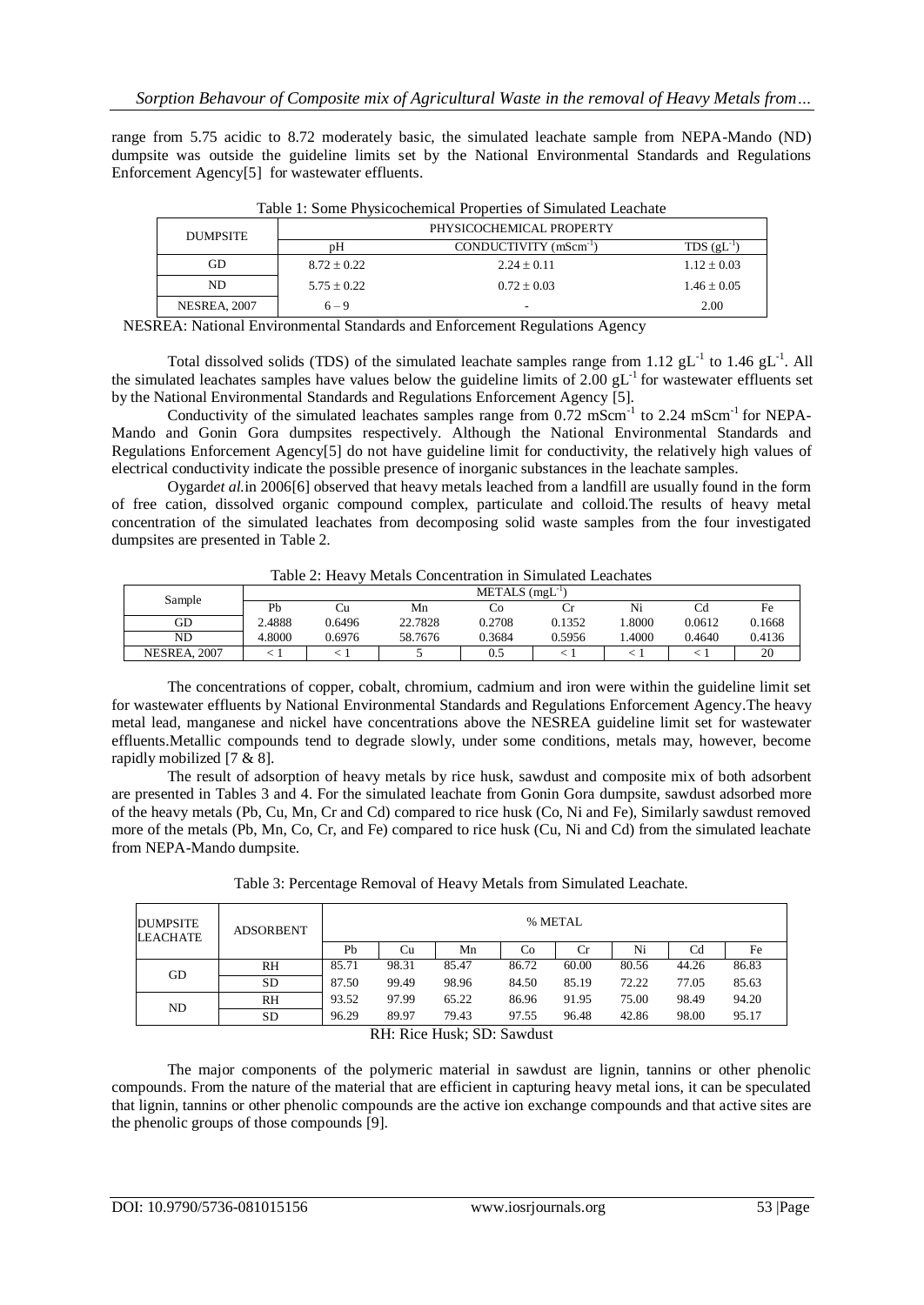|                 | -- 7                       |       |       |                     |             |       |                |       |  |  |
|-----------------|----------------------------|-------|-------|---------------------|-------------|-------|----------------|-------|--|--|
|                 | <b>GONIN GORA DUMPSITE</b> |       |       |                     |             |       |                |       |  |  |
|                 | Pb                         | Cu    | Mn    | Co                  | $_{\rm Cr}$ | Ni    | C <sub>d</sub> | Fe    |  |  |
| CM <sub>1</sub> | 95.92                      | 99.60 | 95.57 | 99.74               | 98.96       | 68.26 | 96.89          | 97.00 |  |  |
| CM2             | 89.10                      | 99.33 | 97.09 | 99.74               | 96.89       | 61.98 | 93.46          | 81.06 |  |  |
| CM3             | 87.51                      | 99.51 | 95.98 | 99.74               | 96.15       | 72.45 | 93.30          | 74.10 |  |  |
|                 |                            |       |       | NEPA-MANDO DUMPSITE |             |       |                |       |  |  |
| CM <sub>1</sub> | 98.84                      | 99.68 | 97.21 | 99.89               | 99.10       | 37.64 | 99.61          | 91.10 |  |  |
| CM2             | 98.27                      | 99.57 | 95.80 | 91.67               | 99.62       | 64.58 | 99.38          | 95.99 |  |  |
| CM3             | 98.15                      | 99.66 | 96.20 | 91.67               | 99.29       | 75.35 | 98.20          | 97.20 |  |  |

Table 4: Percentage removal of heavy metals from simulated leachate for composite Mix

CMI - Composite mix 1: 75% Sawdust + 25% Rice Husk

CM2 - Composite mix 2: 25% Sawdust + 75% Rice Husk

CM3 - Composite mix 3: 50% Sawdust + 50% Rice Husk

Composite Mix 1 adsorbed more of the metals compared to Composite Mix 2 and 3 overall, it also showed better performance in the removal of heavy metals compared to rice husk and sawdust alone.Sawdust and rice husk are complex materials and a combination of both adsorbent may have enhanced its metaladsorbent binding capacity.

From the mass balance the amount of adsorbed metal ions was then calculated to get the adsorption capacity, defined as:

$$
q_t = \frac{(c_i - c_f) v}{m_{\text{avg}}}
$$
 (1)

Where,  $C_i$  and  $C_f$  are the initial and equilibrium or unadsorbed concentrations of metal ions in solution, $q_t$  (mgg<sup>-1</sup>) is the amount of adsorption per unit mass of adsorbent, V is the volume of adsorbate (L) and m is the amount of adsorbent (g)[10].

To quantify the adsorption capacity of the Composite Mix 1 for the removal heavy metal ions from solid waste leachate, the Langmuir and Freundlich models were used.

The Langmuir isotherm is valid for monolayer adsorption onto a surface containing a finite number of identical sites[11]. It is represented by the following linearized equation:

# $1/q_t = 1/q_e + (1/K_Lq_e) (1/C_e)$  (2)

q<sup>e</sup> and K<sup>L</sup> are Langmuir constants related to the adsorption capacity and energy of adsorption respectively. These values can be obtained from a plot of  $1/q_t$  against (1/C<sub>e</sub>) [11].

The Freundlich adsorption isotherm was also applied to the adsorption of metal ions from the simulated leachates. The Freundlich equation is represented as:  $1/n$ 

(3)

$$
\mathrm{q_t}=K_F\, \mathcal{C}_e
$$

Or

Log  $q_t =$ Log  $K_F$  + 1/n Log  $C_e$  (4)

From a plot of Log  $q_t$  vs. Log  $C_e$ , the constant  $K_F$  and exponent 'n' can be determined [11].

In both isotherms  $C_e$  is the concentration of solute remaining in solution at equilibrium (mgL<sup>-1</sup>),  $q_t$  is the amount of solute adsorbed per unit weight of solid adsorbent at equilibrium (mg/g).

Values of Langmuir and Freundlich parameters for each metal ion in the simulated leachates, and its respective correlation coefficient  $(R^2)$  value are presented in Tables 5 and 6.

|    | Table 5: Langmuir Parameters |                                        |               |        |                 |         |        |       |        |  |  |
|----|------------------------------|----------------------------------------|---------------|--------|-----------------|---------|--------|-------|--------|--|--|
|    |                              |                                        | <b>METALS</b> |        |                 |         |        |       |        |  |  |
|    |                              | Ni<br>Pb<br>Mn<br>Cd<br>Cr<br>Cu<br>Co |               |        |                 |         |        |       | Fe     |  |  |
|    | $\rm K_L$                    | 1068.75                                | 1569.86       | 281.29 | $4.42x10^{-14}$ | 340.77  | 235.96 | 24.83 | 183.66 |  |  |
| GD |                              | 0.21                                   | 0.07          | 2.09   | 0.03            | 0.01    | 0.12   | 0.01  | 0.02   |  |  |
|    | $R^2$                        | 0.88                                   | 0.72          | 0.93   | 1.00            | 0.38    | 0.86   | 0.90  | 0.81   |  |  |
|    |                              |                                        |               |        |                 |         |        |       |        |  |  |
|    | $\rm K_L$                    | 726.74                                 | 2012.07       | 108.53 | 1190.48         | 1136.12 | 85.44  | 71.17 | 175.19 |  |  |
| ND | $q_e$                        | 0.43                                   | 0.07          | 5.42   | 0.04            | 0.06    | 0.07   | 0.05  | 0.04   |  |  |
|    | $R^2$                        | 0.96                                   | 0.44          | 0.99   | 0.04            | 0.84    | 0.93   | 0.61  | 0.70   |  |  |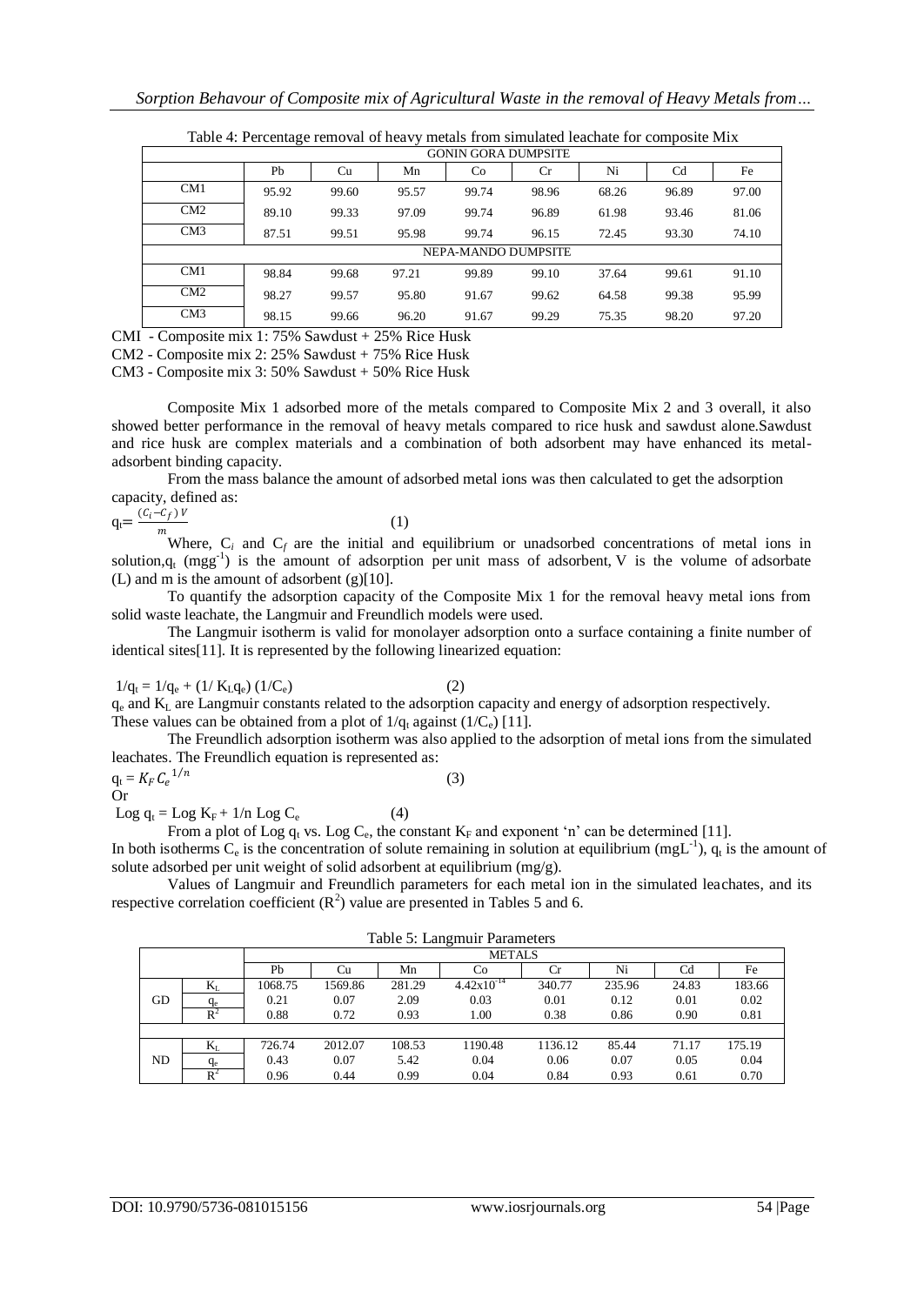|    | Table 0. Fleuildtich Falameters |       |               |       |                       |        |      |                |       |  |  |  |
|----|---------------------------------|-------|---------------|-------|-----------------------|--------|------|----------------|-------|--|--|--|
|    |                                 |       | <b>METALS</b> |       |                       |        |      |                |       |  |  |  |
|    |                                 | Pb    | Cu            | Mn    | C <sub>o</sub>        | Cr     | Ni   | Cd             | Fe    |  |  |  |
|    | $\rm K_F$                       | 0.25  | 0.06          | 2.21  | 0.03                  | 0.01   | 0.07 | $2.58x10^{-3}$ | 0.01  |  |  |  |
| GD | n                               | 30.49 | 357.14        | 86.21 | $1.75 \times 10^{13}$ | 42.55  | 4.45 | 9.87           | 17.04 |  |  |  |
|    | $R^2$                           | 0.15  | 0.02          | 0.56  | 1.00                  | 0.90   | 0.97 | 0.97           | 0.53  |  |  |  |
|    |                                 |       |               |       |                       |        |      |                |       |  |  |  |
|    | $K_F$                           | 0.36  | 0.02          | 5.31  | 0.04                  | 0.06   | 0.02 | 0.04           | 0.03  |  |  |  |
| ND | n                               | 16.81 | 250.00        | 24.21 | 312.50                | 232.56 | 2.24 | 140.84         | 21.74 |  |  |  |
|    | $R^2$                           | 0.99  | 0.79          | 1.00  | 0.60                  | 0.96   | 0.83 | 0.95           | 0.92  |  |  |  |

|  |  | Table 6: Freundlich Parameters |
|--|--|--------------------------------|
|--|--|--------------------------------|

|  | Table 7: Description of Isotherm Constants |  |  |
|--|--------------------------------------------|--|--|
|--|--------------------------------------------|--|--|

| <b>ISOTHERM</b> | <b>CONSTANT</b> | <b>DESCRIPTION</b>                       |
|-----------------|-----------------|------------------------------------------|
|                 | $\rm K_L$       | Energy of adsorption $(Lmg^{-1})$        |
| LANGMUIR        | <b>G</b> e      | Adsorption capacity $(mgg^{-1})$         |
|                 | $K_{\rm F}$     | Maximum adsorption capacity $(Lmg^{-1})$ |
| FREUNDLICH      | n               | Adsorption intensity                     |

Gonin Gora dumpsite: for the heavy metals Pb, Cu, Mn and Fe Langmuir isotherm is most applicable while Freundlich best fit Cr, Ni and Cd. Both isotherms are applicable to the metal Co. Mixing of the adsorbent and wastewater (leachates) solution would be imperfect and the assumptions required by the Langmuir or Freundlich isotherms would less likely to be correct [12].

NEPA-Mando dumpsite: Freundlich isotherm is most applicable to all the metals except Nickel. The Freundlich-type adsorption isotherm is an indication of surface heterogeneity of the adsorbent while Langmuirtype isotherm hints toward surface homogeneity of the adsorbent. This leads to the conclusion that the surface of Composite Mix of rice husk and sawdust is made up of heterogeneous adsorption patches that are very much similar to each other with respect to adsorption phenomenon [13].

Though it is clear that metal ions compete with one another for the binding sites and considering that sawdust and rice husk are complex materials with many possible binding sites [9], a very good fitting (linear) graph was achieved between the experimental results confirming the second order kinetics of the adsorption.

| <b>LEACHATE</b> |        |    |        |    | $\mathbb{R}^2$ |        |                |        |
|-----------------|--------|----|--------|----|----------------|--------|----------------|--------|
|                 | Pb     | Cu | Mn     | Co | Cr             | Ni     | C <sub>d</sub> | Fe     |
| AD              | 0.9987 |    | 0.9986 |    | 0.9911         | 0.9942 |                | 0.9974 |
| GD              | 0.9963 |    | 0.9998 |    | 0.9994         | 0.9906 | 0.9968         | 0.9945 |
| MD              | 0.9983 |    | 0.9997 |    | 0.9999         | 0.9817 |                | 0.9838 |

TABLE 8: Correlation Coefficient  $(R^2)$  Values

The correlation coefficient  $(R^2)$  values shown in Table 8 are close to or equal to1, this indicates that the pseudo-second-order model can be applied for the entire adsorption process for Composite Mix 1, Augustine *et al*. in 2007 [14] and Velizar*et al*. in 2009 [15] reported similar conclusion for the sorption of some heavy metal ions onto various adsorbent surfaces.

#### **IX. Conclusion**

The heavy metal concentration of Lead, Nickel, and Manganese in the simulated leachates exceeds the guideline set by the National Environmental Standards and Regulation Enforcement Agency [5], and hence posses an environmental problem.

The use of sawdust as an adsorbent of heavy metals is more suitable than rice husk in the simulated leachates while Composite Mix 1 (25% rice husk + 75% sawdust) adsorbed more of the metalsoverall compared to Composite Mix 2 (75% rice husk  $+ 25%$  sawdust) and Composite Mix 3 (50% rice husk  $+ 50%$ sawdust). The performance of composite mix 1 is better than either rice husk or sawdust alone.

The adsorption isotherm studies from the experimental data for Composite Mix 1 obtained showed that both Langmuir and Freundlich were applicable to the adsorption of heavy metals studied depending on the simulated leachate considered and the experimental data for Composite Mix 1 were better described by pseudo-second order model as evident from correlation coefficients  $(\mathbf{R}^2)$  values) when the experimental data is regressed against a pseudo-second order equation.

Composite mix 1 is a good adsorbent for the efficient removal of the heavy metals from landfill leachates containing heavy metal ions and is hence recommended for the removal of these metals in dumpsite leachates and similar wastewater effluents.